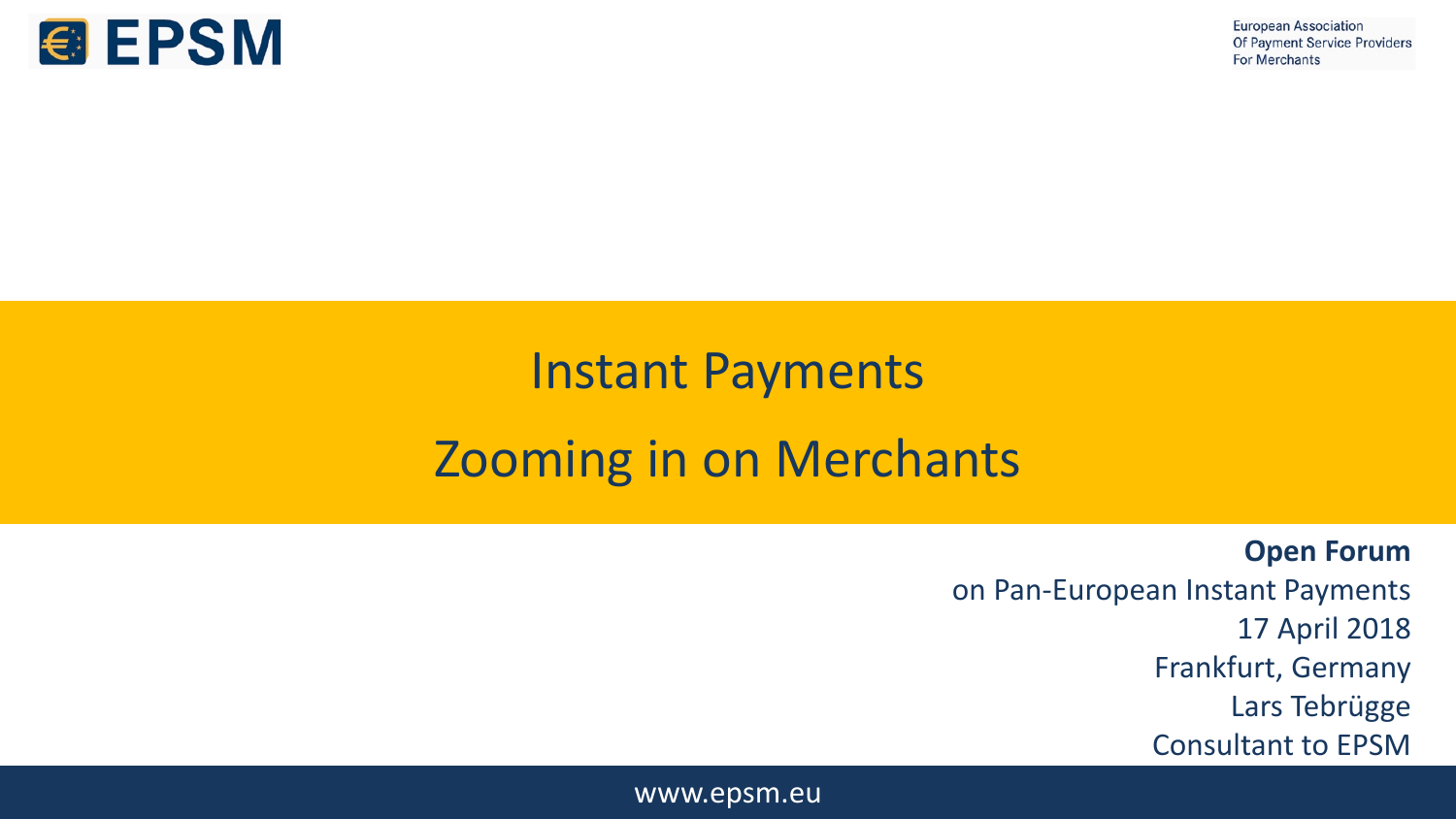

#### Agenda

*<b>@EPSM* 

- 1. EPSM Profile
- 2. Participation to SEPA Inst
- 3. Results
- 4. Summary



#### European Footprint of EPSM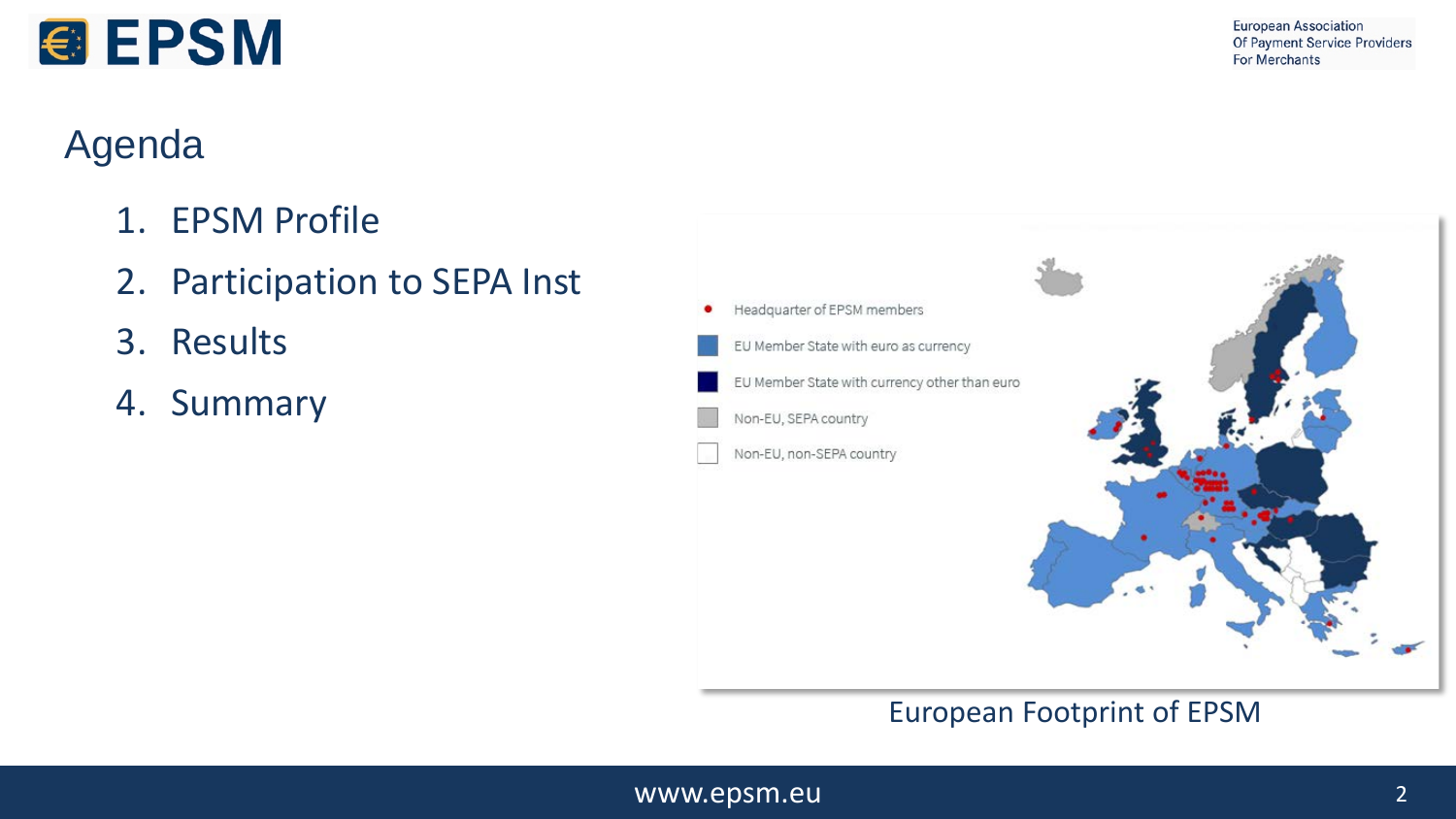

### *€* EPSM

#### 1. EPSM Profile

Who are the **E**uropean **P**ayment **S**ervice Providers for **M**erchants?

68 EPSM members with headquarters in 16 European countries: (AT, BE, CH, CY, CZ, DE, FR, GR, HU, IE, IT, LU, LV, NL, SE, UK)



**PSPs** 

**Acquirers** 

- **Network Providers**
- **Processors**
- **■** Schemes
- **Manufacturers**
- Others\*

\* such as: associations, e-payments, fin-tech, e-bill provider, gateway, solution provider

www.epsm.eu 3 and 3 and 3 and 3 and 3 and 3 and 3 and 3 and 3 and 3 and 3 and 3 and 3 and 3 and 3 and 3 and 3 and 3 and 3 and 3 and 3 and 3 and 3 and 3 and 3 and 3 and 3 and 3 and 3 and 3 and 3 and 3 and 3 and 3 and 3 and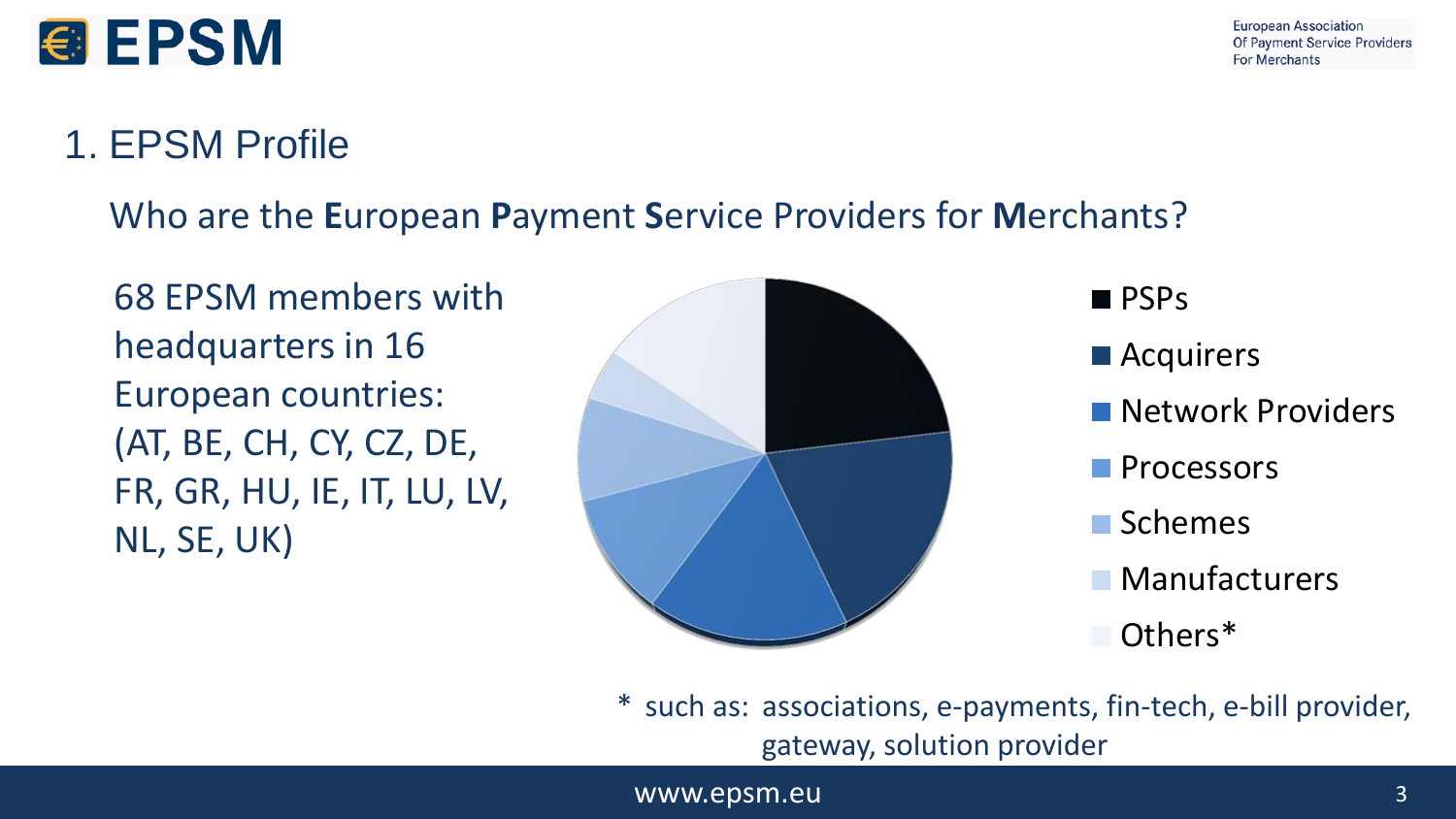

## **€ EPSM**

### 1. EPSM Profile

#### Mission and Main Activities

#### **Mission:**

A non-profit trade association for cost-effective **interest representation** and general **information exchange** on issues relevant to payment providers for merchants in Europe.

#### **Main Activities:**

- 3 regular meetings per year
- Information exchange by e-mail
- EPSM Market Newsletter
- Participation in PCI and PSMEG
- Partnerships with other organisations and conference organisers

- …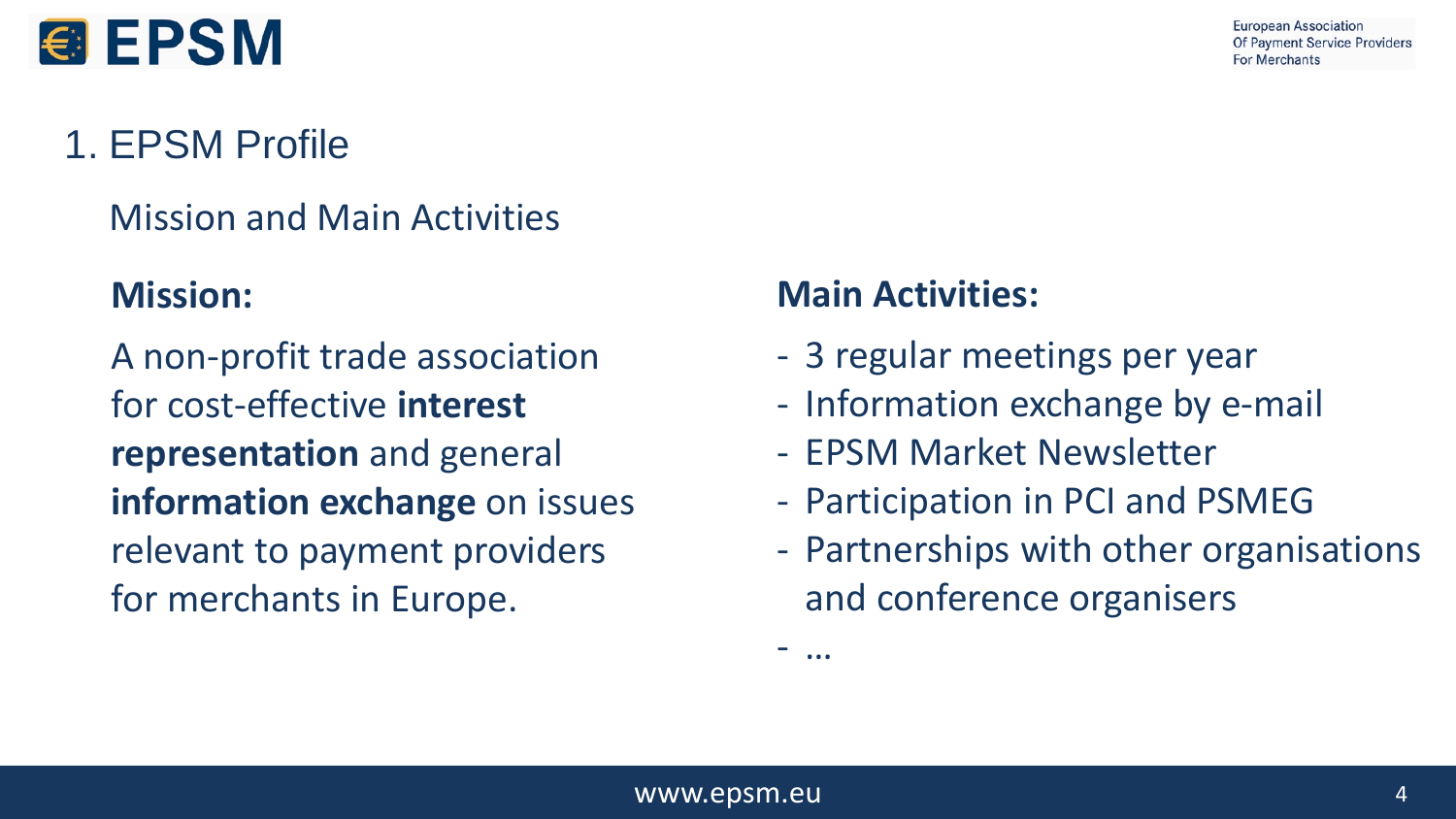

#### 2. Participation to SEPA Inst

- A short survey was send out to all EPSM members.
- The feedback rate of slightly above 10% was rather small.
- Members of the following categories provided feedback:
	- Payment Service Providers
	- Acquirers
	- Schemes
	- Network Providers
	- Solution Providers.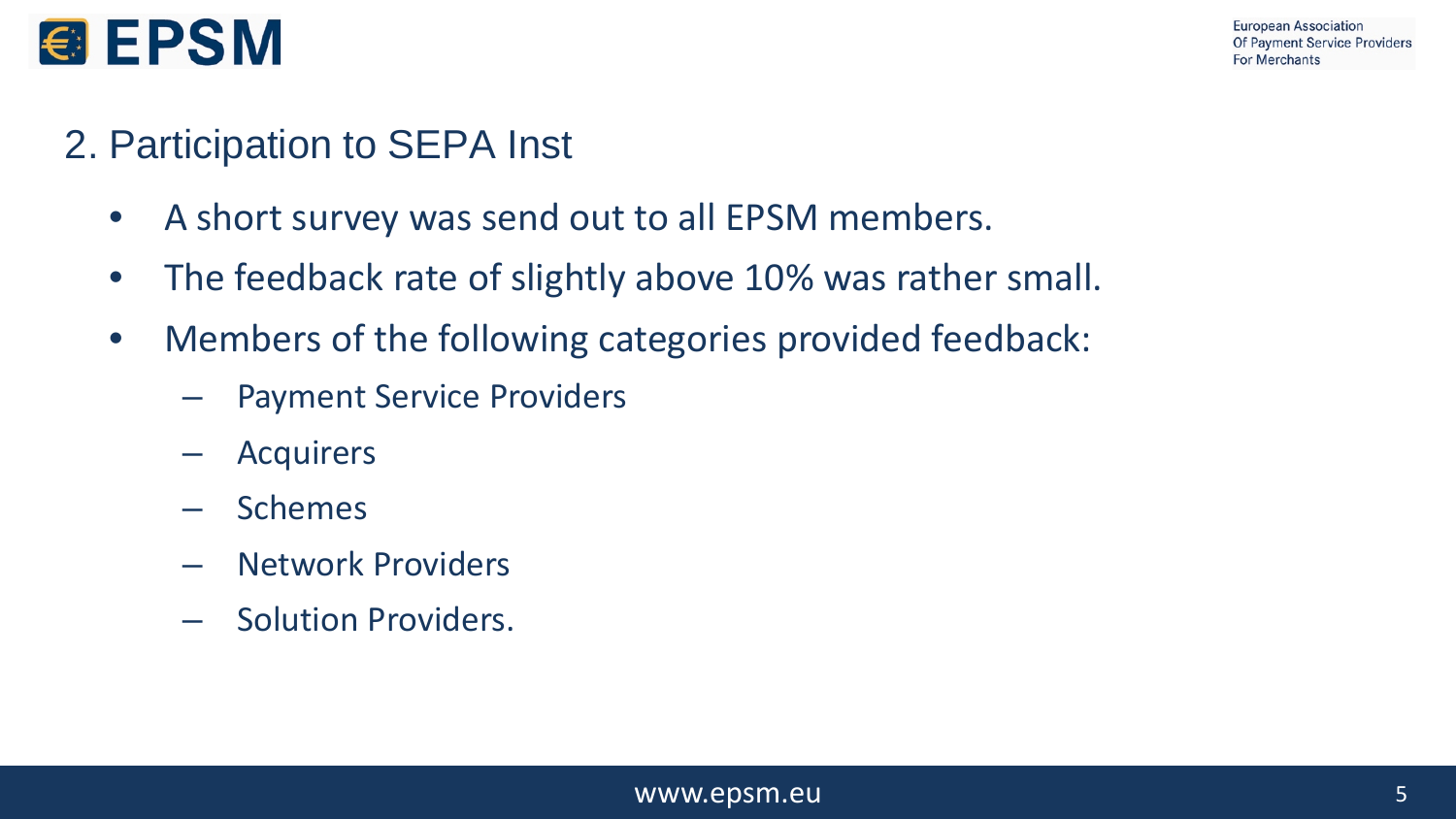

#### **How detailed is your knowledge on SEPA Inst at present?**

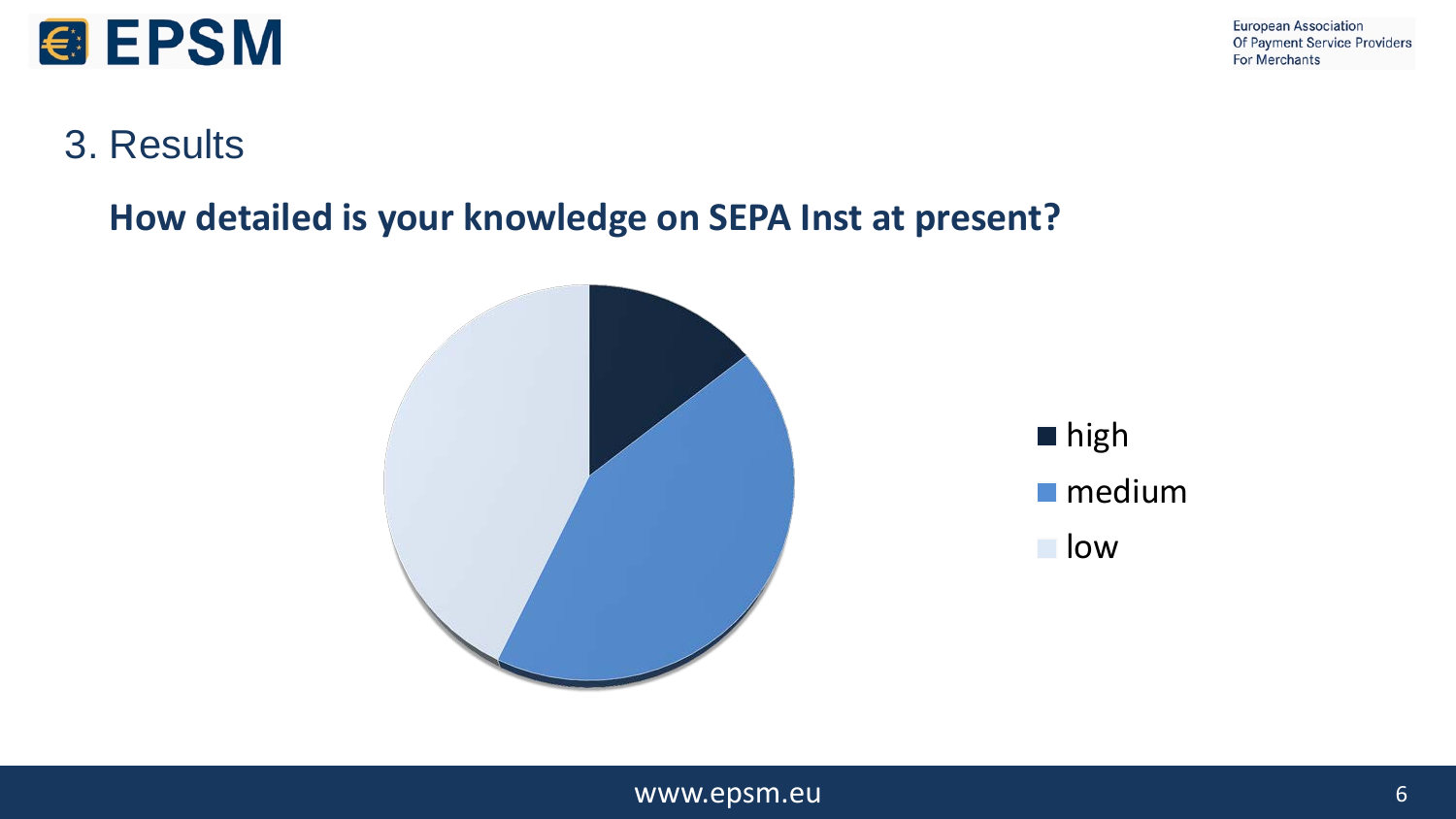

#### 3. Results

**How interested is your company in providing services related to SEPA Inst?**

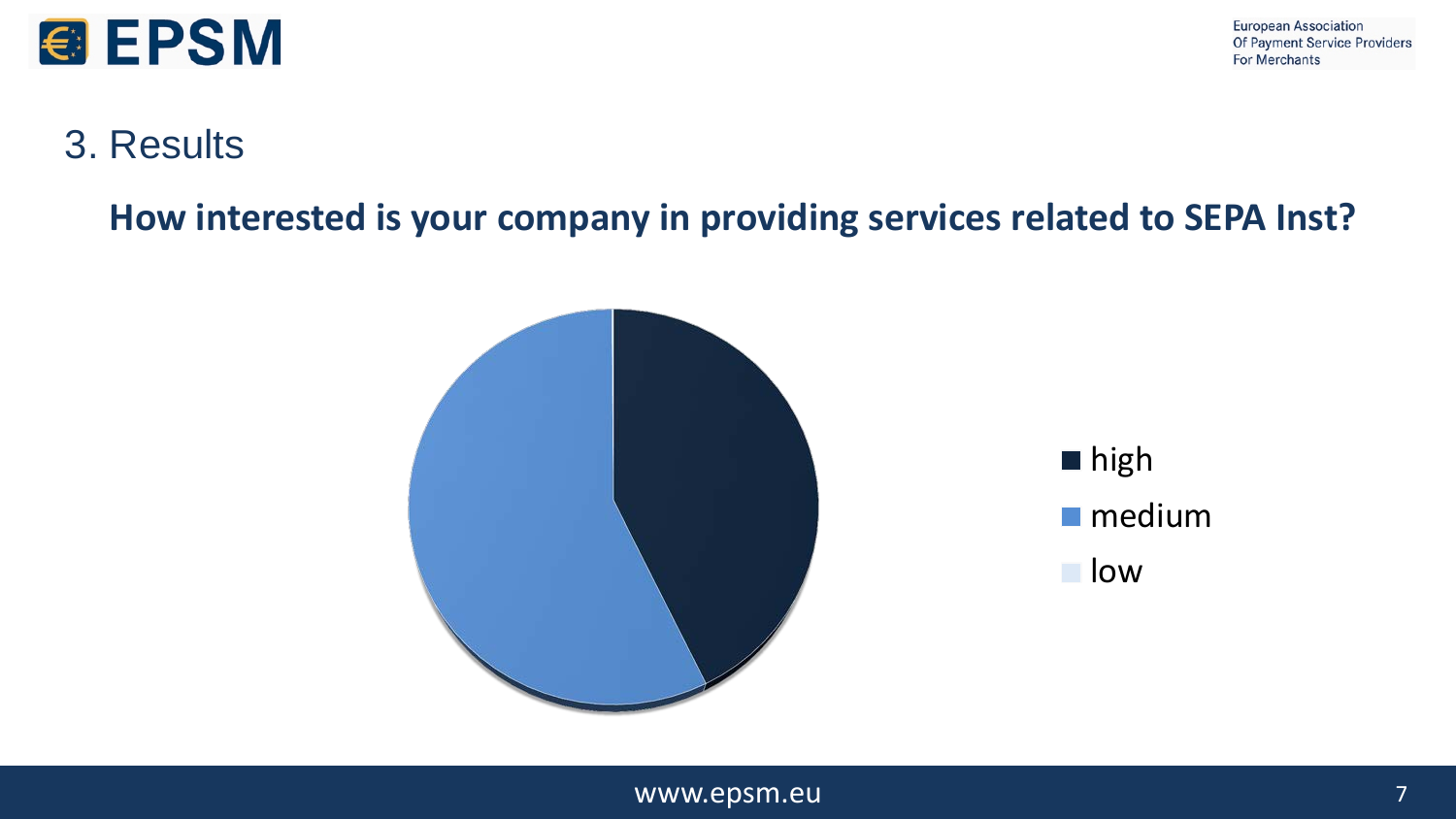

#### 3. Results

**How would you estimate the market relevance of SEPA Inst in 5 years?**

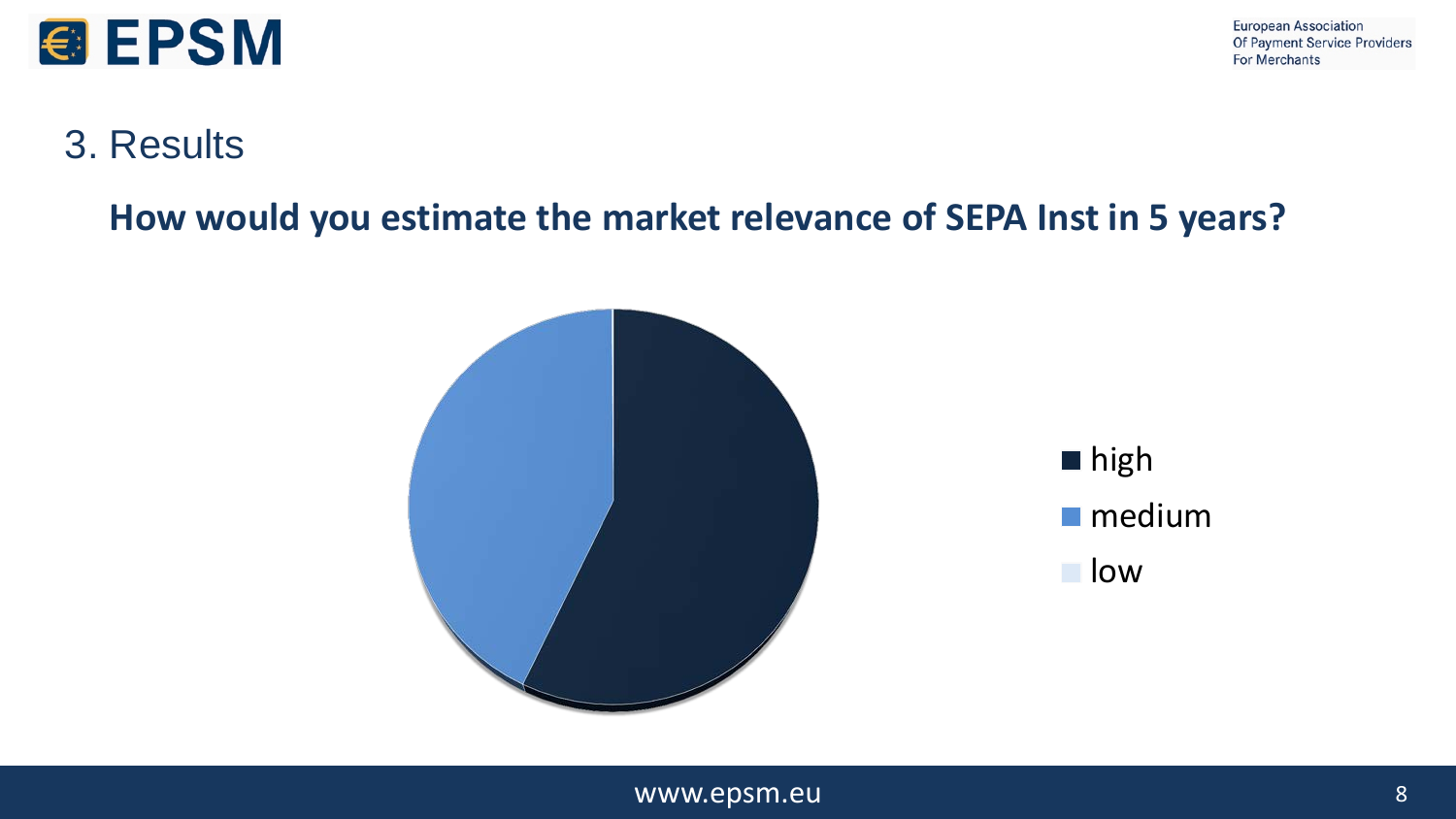



#### **What is missing in SEPA Inst to become a success? (1)**

- PSP access point.
- Wider participation of all banks in Europe.
- Clarification of costs of SEPA Inst for PSP.
- The possibility to be broadly adopted, quickly.
- Better middleware and integration with other schemes such XS2A and AML/KYC products.
- De-risking a transaction becomes more critical when the speed of transfer execution becomes faster.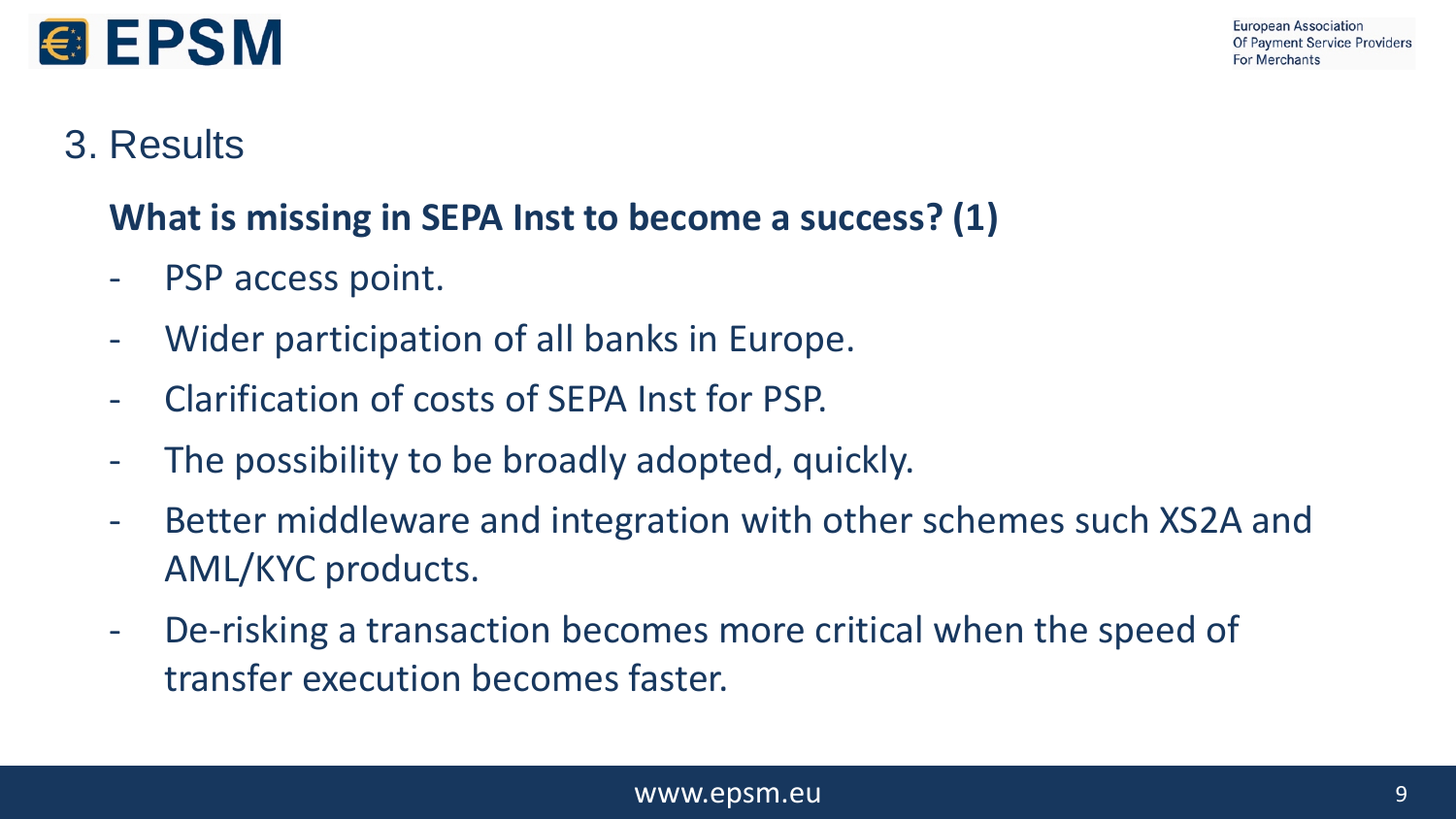

#### **What is missing in SEPA Inst to become a success? (2)**

- A guidance paper on applicability of KYC processes required of AISP and PISP providers. How much can we rely on the Bank's KYC efforts vs that of a PISP?
- Banks are challenged to provide secure connections that comply with SCA while some are using SCA as a mechanism to block the free access to payments. The crux is the point where liability shifts from the bank to the PISP in the case of exemptions from SCA. Recurring payments for instance and low value payments, need a method, within the scheme, to gain protection from liability.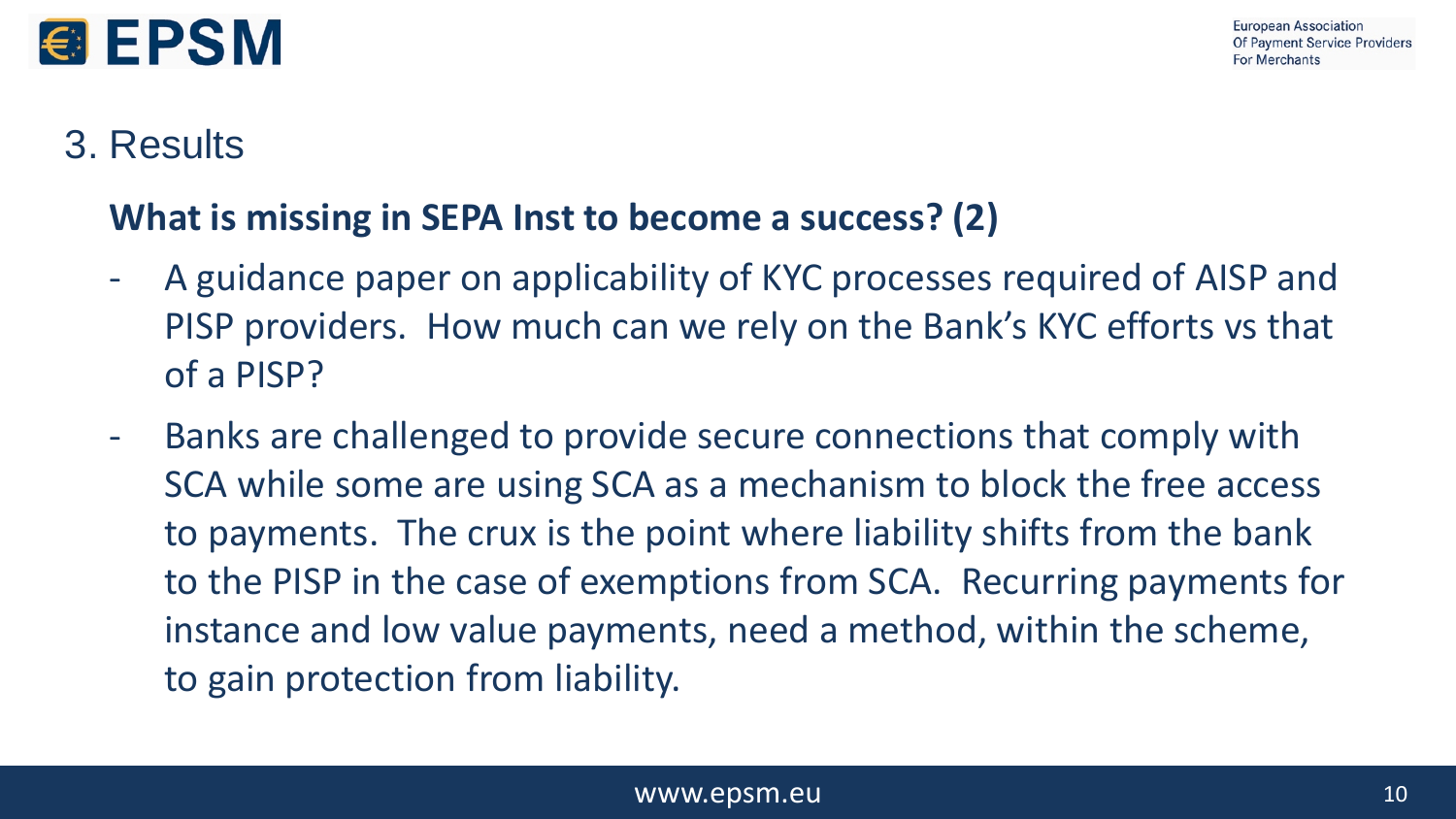

#### **Are there changes to the set-up of SEPA Inst you would like to suggest?**

- Too early for changes. PSPs need to see participation of all banks in Europe and get an understanding of the costs of SEPA Inst.
- Use cases and business cases are missing up to now.
- Not knowledgeable enough to comment.
- The time limits for approvals should be driven down to levels below those seen in the debit card market. These payments are processed on the back-end by the same back office core banking systems while the front-end is conceivably built with newer and faster technology.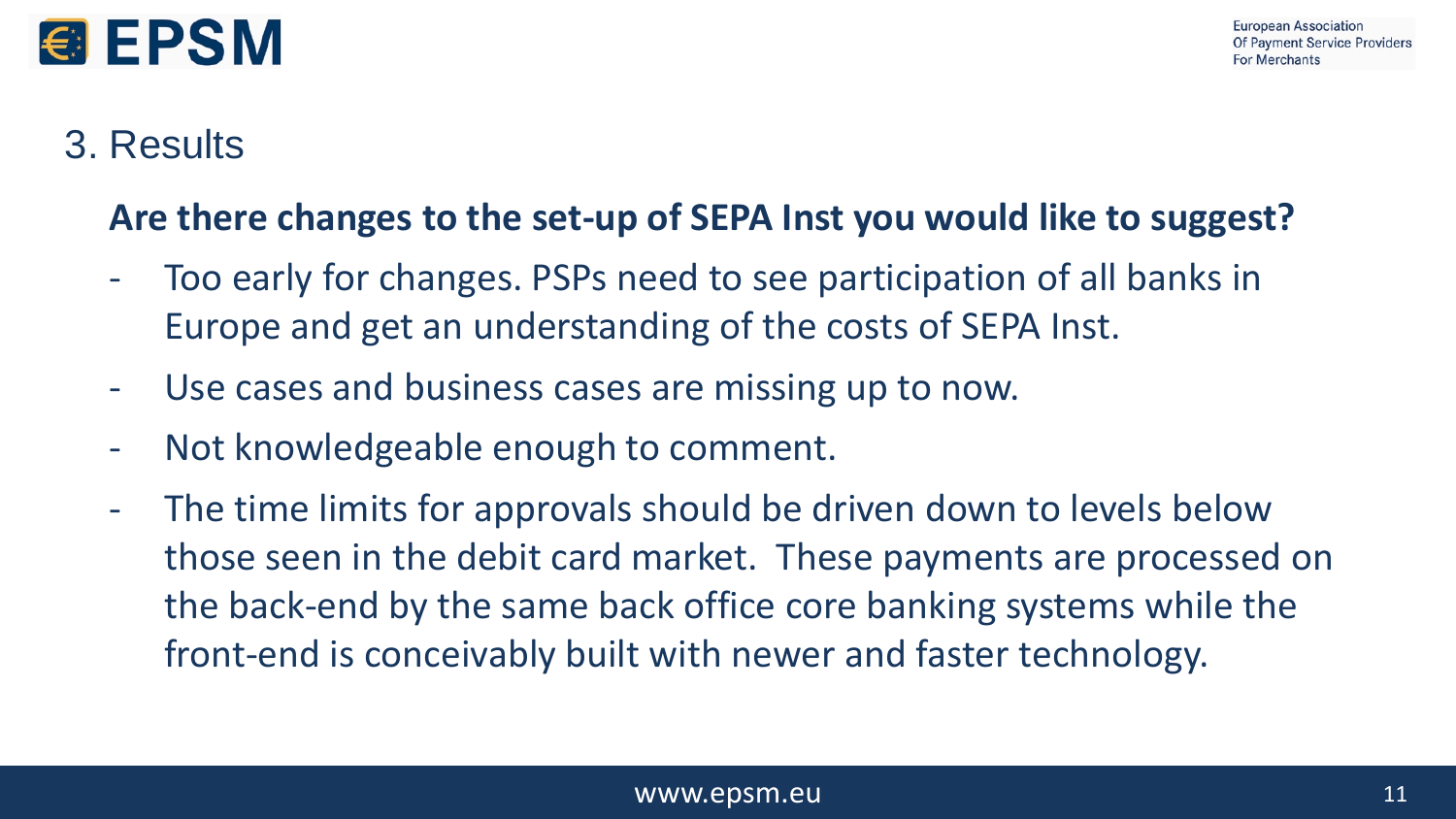

#### **With the information available to you at present, do you see a business case for you offering SEPA Inst (yes/no and why)? (1)**

- Yes. Speed of payment to merchant/acquirer increases satisfaction.
- Yes, the faster transactions can be executed with sufficient coverage from a compliance perspective can only enhance the speed of commerce and settlements fostering economic development. When payments are secure, fast and not reversible in such a large window of time (as in the case of SEPA DD) it will quickly become a preferred payment method for merchants integrating into their accounting functions while removing an additional layer of third parties which can introduce a risk component.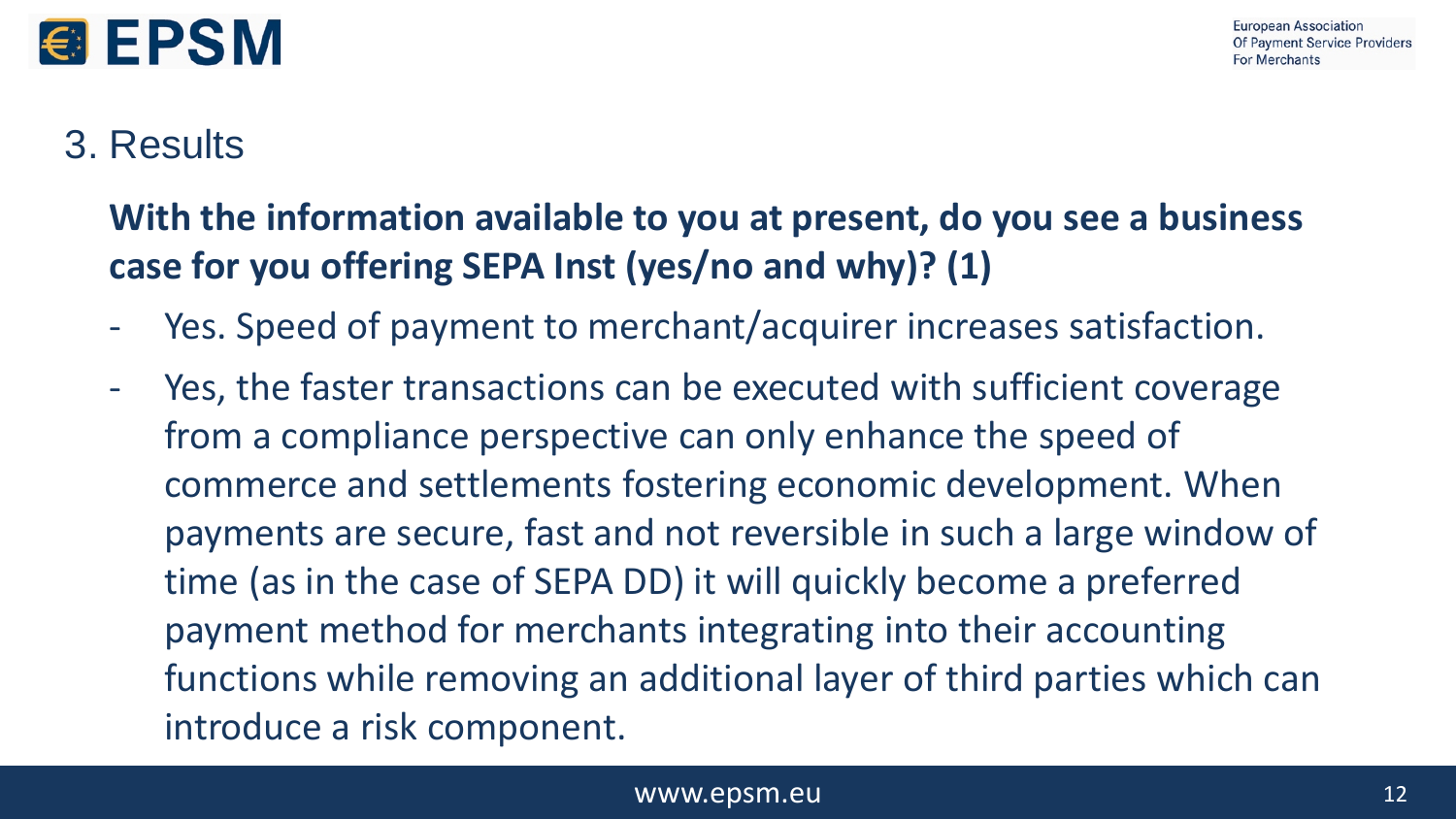

#### **With the information available to you at present, do you see a business case for you offering SEPA Inst (yes/no and why)? (2)**

- Unknown, because of reliance on local initiatives using SEPA Inst.
- Unknown, more information need to be shared on that topic. Still at the very beginning.
- No. Without the knowledge of costs and participation of all banks, no business case can be calculated.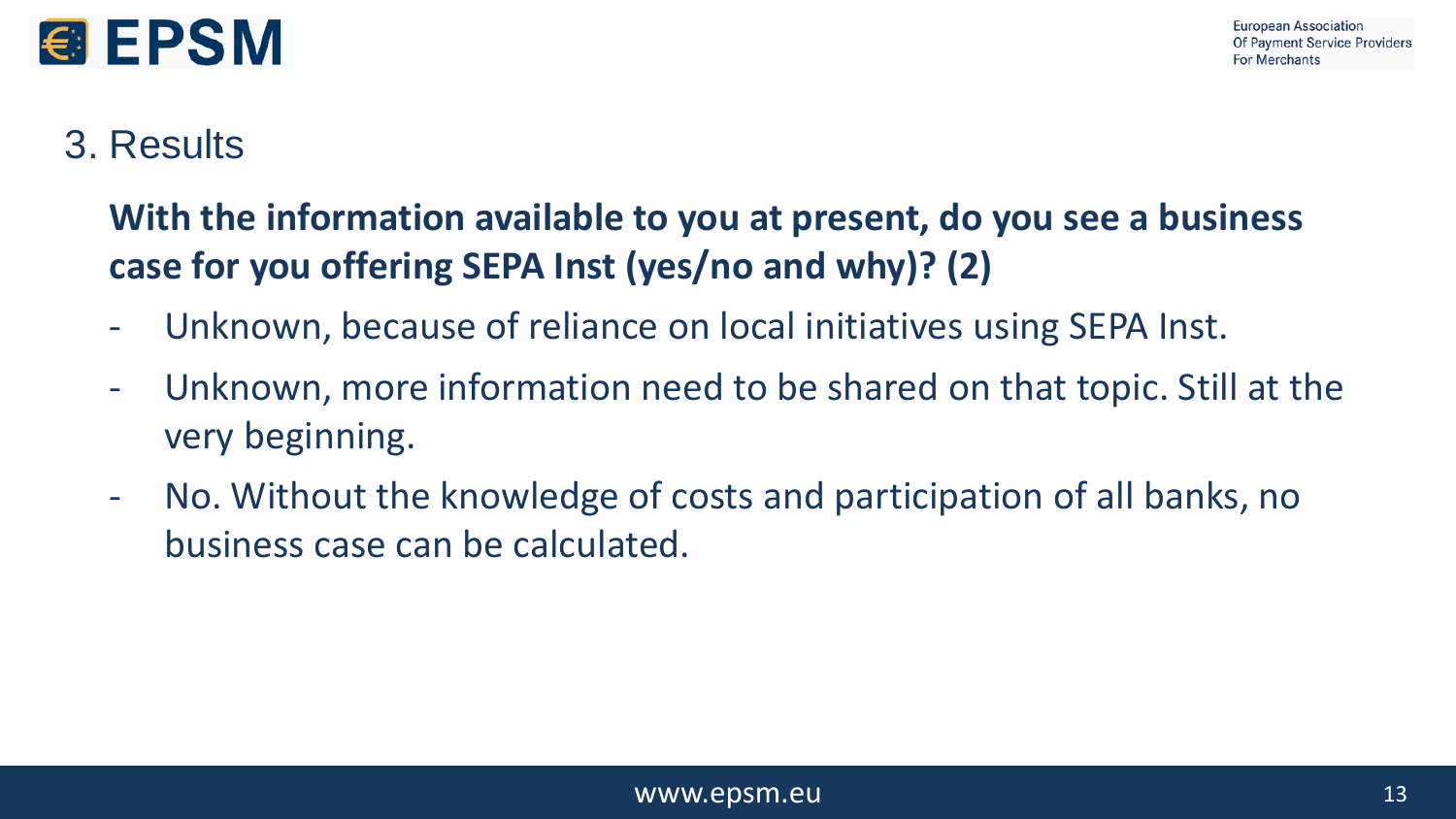

#### 4. Summary

- The rather low response rate suggests that the knowledge about SEPA Inst is still expandable.
- Generally, SEPA Inst seems to be attractive for merchants and PSPs.
- It is still unclear, how the role of a PSP could look like and how a PSP, which is managing the payments for the merchants at present, could get access to the system.
- Uncertainty remains if all European banks will offer SEPA Inst.